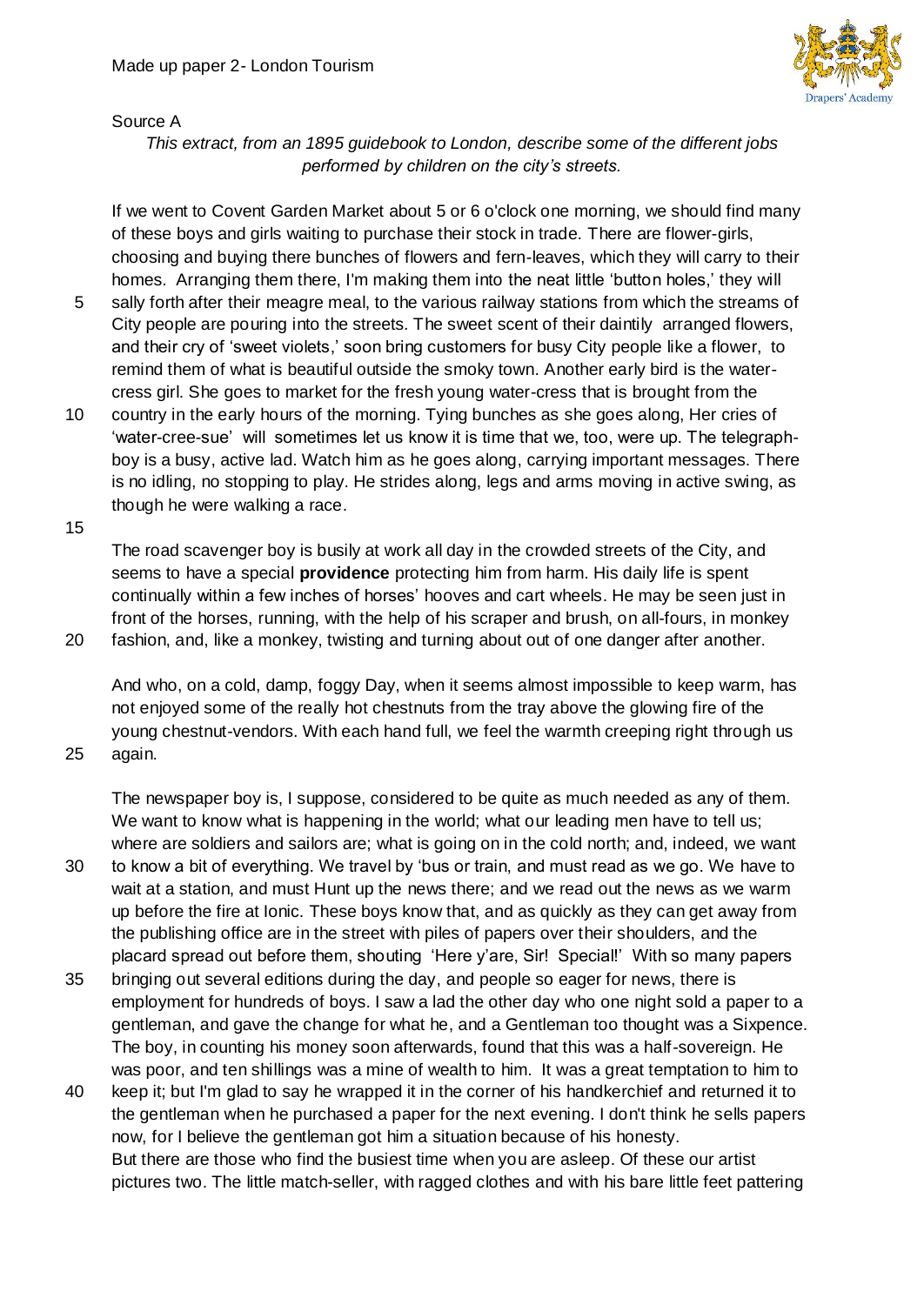

- 45 along at our sides, begs us in piteous tones to buy 'a box o 'matches, Sir: two hundred and fifty wax-uns for a penny!' 'or two boxes flamers, the best a-goin'.' And little orange- girl is sure to be seen quite late at night, standing outside the places of amusement, and offering her' sweet oranges; three a penny, sweet oranges!'
- 50 Not all these lads and lasses are good. Many of them see so much vice at home, and live amid such wicked surroundings, that the wonder is they can be honest at all. But these industries help to make them honest, and keep most of them from a life of crime. And good men and women are at work in and around their homes, and they're trying to make them really good. Let us try to help them a little if we can!

<http://blog.londonpass.com/tourism-in-the-uk-london/>

# **Source B:Tourism in the UK: Why You**  <sup>5</sup> **Should Visit London Today**

*September 20, 2016 10:00 am by [London Pass Blogger](http://blog.londonpass.com/author/fiona/)*

### Now is the time visit London – discover why tourism in the UK is booming!

Tourism in UK cities has always been a real treat for any traveller, and perhaps 10 unsurprisingly, London is right at the heart of it all. If you're thinking of visiting, regardless of whether you're a newbie or you know the tube map like the back of your hand – now is certainly the time to swing on by! We're going to tell you exactly why the UK, and London in particular, is the place to be this year.

#### The value of the pound has dipped

- 15 We're going to start off with a language that everyone talks money. Now, following on from the announcement of the EU referendum result in June, the value of the pound sterling has sharply dipped. In fact, in June it reached its 31-year low versus the dollar. Currently hovering around \$1.32 per pound, this offers unprecedented value for any international traveller, and it doesn't look to be making a recovery any time soon.
- 20

This means that tourism in UK cities like London costs comparatively less than it did just months before now. In fact, you'll be saving upwards of 10% if you visited now, versus if you'd have visited in the weeks before the referendum. Surely this is the perfect time to take advantage of the steep drop in prices and enjoy that delicious spot of tea with the queen,

25 right?

#### London is full to the brim of attractions and activities for all

Whether you'd like to watch a parade at Buckingham Palace, or visit one of our world famous museums such as the V&A, even if you'd like to have a nice stroll around one of the city's many parks – there's literally something for everyone here!

30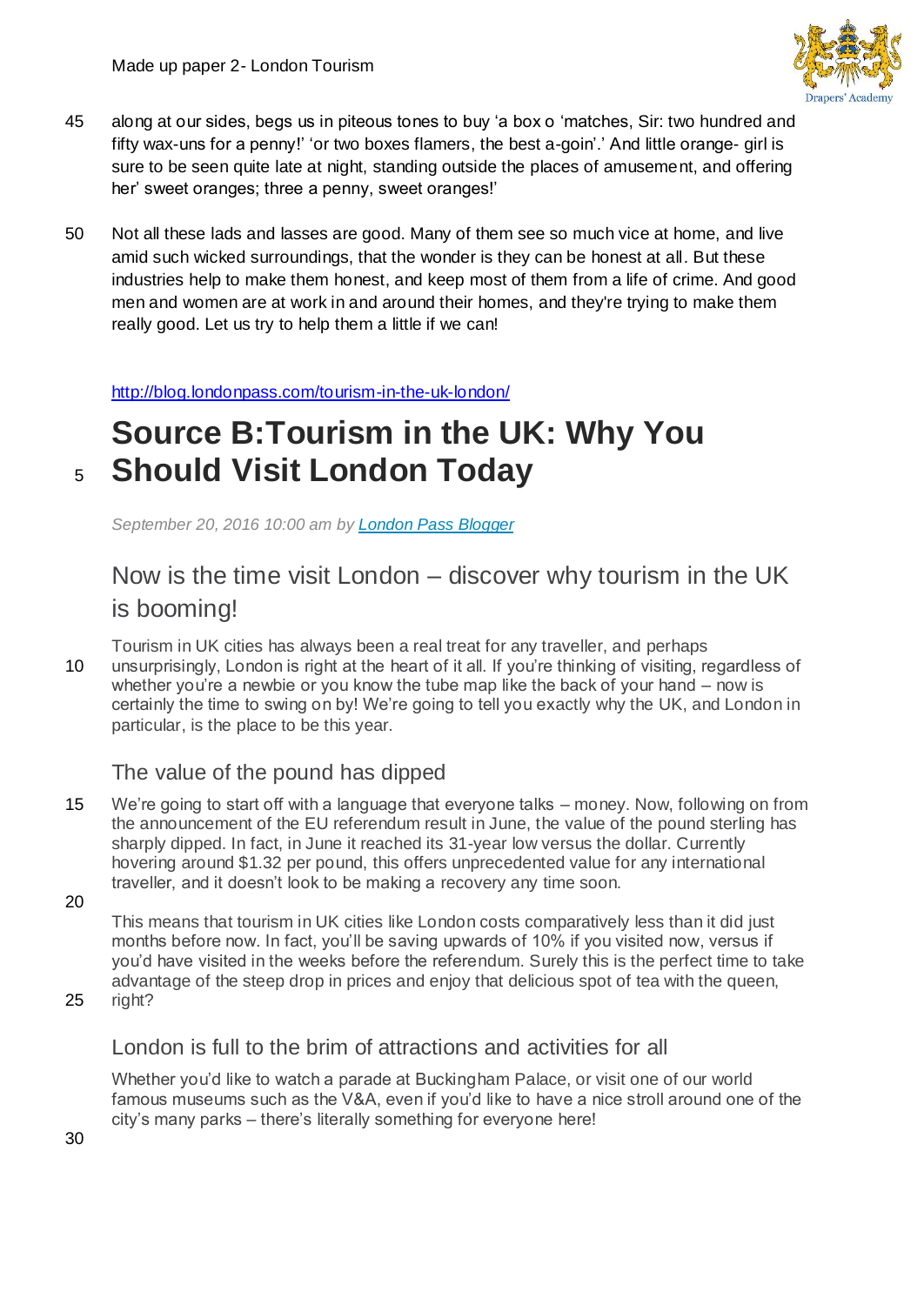

As well as famous sightseeing attractions, there is a unique and varied cultural scene with music, theatre and festivals all year round. If it's something slightly different and off of the beaten track you'd like to do, why not read our article on [Unusual Things to Do in London?](http://blog.londonpass.com/unusual-things-to-do-in-london/) Of course, it's not really a day in London without a spot of afternoon tea – so do try to

35 remember to fit that in at some point!

If you're not all too keen on crowded places, there are plenty of secluded spots as well, and with activities to suit every budget, so don't be surprised if you end up with change left in your pocket at the end of a busy day. The most popular attractions in London include free-to-

40 visit museums and galleries, including the [British Museum,](https://www.londonpass.com/london-attractions/the-british-museum.html) [National Gallery,](https://www.londonpass.com/london-attractions/national-gallery.html) Natural History Museum and [Tate Modern.](https://www.londonpass.com/london-attractions/tate-modern.html)

#### Our culture is one of a kind

You've probably seen snippets of it on the TV or you may have had a taste during a previous visit, but what is British culture really like? In short, we're a funny bunch of folk. Here's a 45 breakdown of some of them that you can really look forward to and enjoy on your visit. First on the list is incredible politeness. It's not uncommon for us Brits to apologise when someone bumps into us! If you need directions, there'll always be someone on hand to help and the locals are generally more than happy to lend a hand.

- 50 The pub is our meeting ground. This is particularly true of London, where you'll find bustling streets full of bars, restaurants and cafés. But, nothing beats a good old British pub! We like to think of our local "boozer" as our front room. Everyone respects the establishment and the establishment respects them back. We simply love the warm fuzzy feeling of familiar surroundings, and a relaxed atmosphere to enjoy with our friends.
- 55

Next up is our sense of humour. It really is something special – *take the term special, as you will.* We love a joke and exchanging friendly insults is a common pastime for us. That's not to say you'll be insulted as you walk down the street, in fact, being on the end of such insults is actually more of a privilege reserved for a chosen few!

60

Last, but by no means least is our language. From the traditional Queen's English, all the way to [cockney rhyming slang,](http://blog.londonpass.com/guide-to-cockney-rhyming-slang/) and everything in between, we really have made the language our own. Diversity is at the heart of it all, so regardless of where you're from and what your story is, you're sure to receive an incredibly warm welcome, and perhaps even an 65 invite to the pub.

#### London is well-connected

We're not just talking about people here (although there are plenty of celebs knocking around) – the transport links in and around London are second-to-none. In fact, you could hop on a train in London and be in Edinburgh within around 4 hours! Pretty much anywhere 70 else in the UK you'd like to swing by on your visit is well within reach.

It's because of these excellent connections that many people choose to make London their hub for the duration of their stay in the UK, or even choose to move here. With so many wonderful places within touching distance, it just makes perfect sense.

75

The UK is waiting for you – and London will be holding up your placard at the airport! With the fall in the pound, the endless bound of attractions, the fantastic transport hubs and the sheer excitement and magic waiting for you on every corner, tourism in UK cities is booming at the moment and we'd absolutely love to have you stay here with us.

80